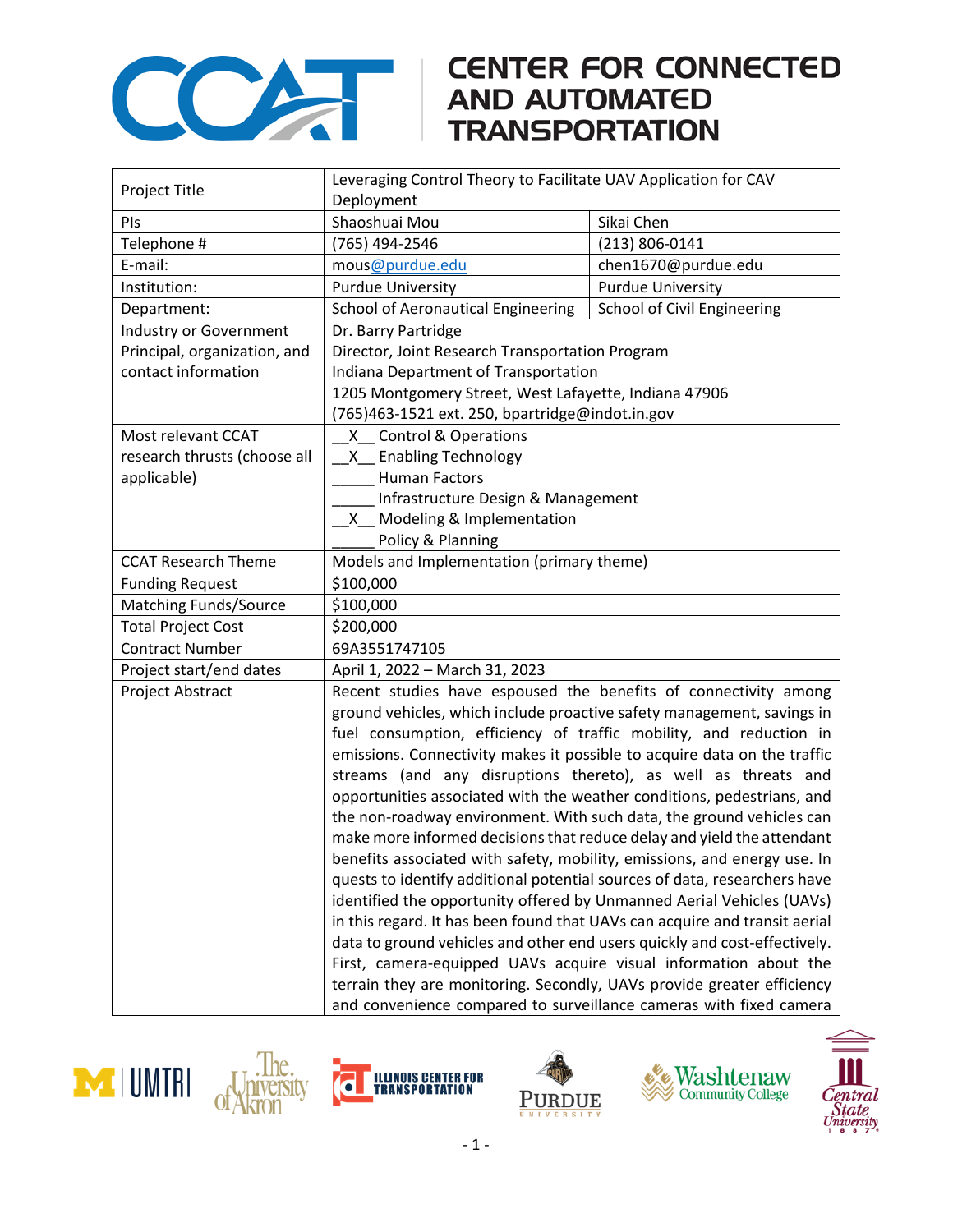

## **CENTER FOR CONNECTED AND AUTOMATED TRANSPORTATION**

|                                   | angle, scale and view. Thirdly, if UAVs are equipped with Vehicle-to-<br>Everything (V2X) communication technologies, they can lend another<br>dimension of communication in the Connected and Autonomous vehicle<br>(CAV) data environment. Previous studies have used microscopic traffic<br>simulation to investigate and exploit the potential benefits and use cases<br>of a CAV-UAV connected networks. In the proposed study, we intend to<br>use real life (but, smaller scale) simulation of both UAV and CAVs. We<br>intend to show how the traffic and roadway environment information<br>can be collected by the connected UAVs and disseminated to the CAVs<br>below. We will then assess the performance of the CAVs in fuel economy<br>and traffic mobility vis-à-vis the baseline case of no UAV communication<br>and the case where only connected UAVs were present. We shall do this<br>for a number of scenarios involving traffic and roadway conditions, and<br>we shall identify the conditions under which the UAV application is most<br>beneficial to CAV deployment. In addition, recognizing that the benefits<br>of UAVs are not just for information delivery to the ground CAVs, we<br>shall show how control theory can be used by the UAV to help provide<br>prescriptions for safe and efficient movement of the CAVSs. The<br>proposed study will also demonstrate the efficacy of a DSRC based<br>communication architecture between the connected UAV and the<br>ground CAVs, and examine the issues related to package loss in the data<br>transfer, reliability of the DSRC communication, and communication<br>ranges, latency, and scalability to real life deployment. The practical<br>benefits of the proposed products are numerous. A reliable UAV-CAV<br>data domain can help the road agency carry out traffic safety risk<br>assessment and vehicle trajectory monitoring. From the control<br>perspective, it can also help establish optimal operational maneuvers for<br>CAVs (including weaving and lane-change) and trajectory planning. |
|-----------------------------------|------------------------------------------------------------------------------------------------------------------------------------------------------------------------------------------------------------------------------------------------------------------------------------------------------------------------------------------------------------------------------------------------------------------------------------------------------------------------------------------------------------------------------------------------------------------------------------------------------------------------------------------------------------------------------------------------------------------------------------------------------------------------------------------------------------------------------------------------------------------------------------------------------------------------------------------------------------------------------------------------------------------------------------------------------------------------------------------------------------------------------------------------------------------------------------------------------------------------------------------------------------------------------------------------------------------------------------------------------------------------------------------------------------------------------------------------------------------------------------------------------------------------------------------------------------------------------------------------------------------------------------------------------------------------------------------------------------------------------------------------------------------------------------------------------------------------------------------------------------------------------------------------------------------------------------------------------------------------------------------------------------------------------------------------------------------------------------------------|
| High-level implementation<br>plan | CCAT research projects are intended to yield products that will be<br>applied in practice. In view of this, the research team should devise a<br>plan for effectively translating the results of the proposed research into<br>practice and promoting the application of the study products. The<br>product of the research should be designed in such a manner that the<br>product will be readily applicable to practice with minimal<br>implementation barriers. Therefore, we intend to undertake the<br>following activities in order to enhance the likelihood of successful<br>implementation:<br>Close cooperation, throughout the study, with stakeholders<br>and the audience associated with the research product.                                                                                                                                                                                                                                                                                                                                                                                                                                                                                                                                                                                                                                                                                                                                                                                                                                                                                                                                                                                                                                                                                                                                                                                                                                                                                                                                                                  |









Ò